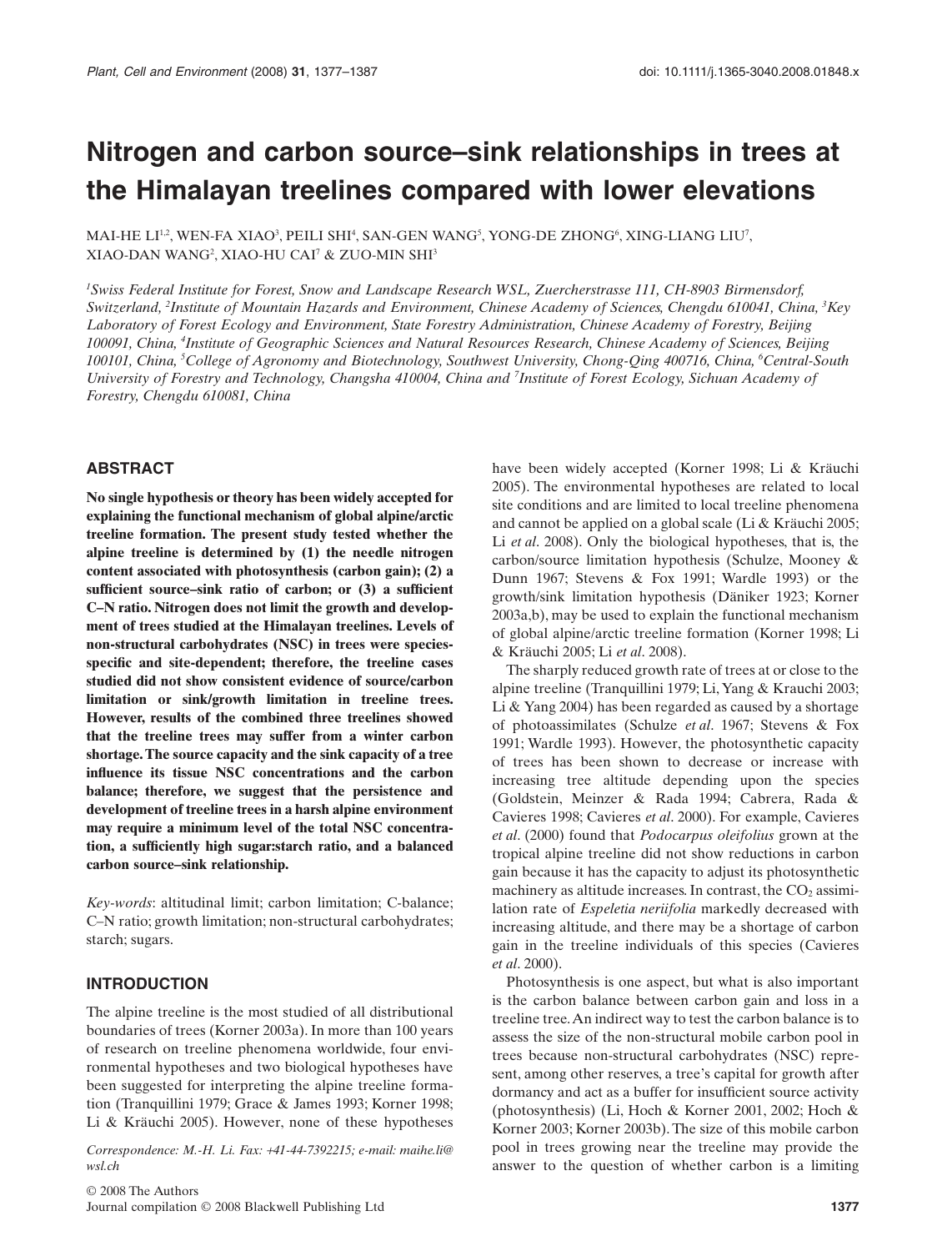| Species and<br>plots $(m a.s.l.)$                                                                                                                          | Slope<br>exposure | Soil humidity<br>class | Mean air<br>temperature<br>$(^\circ C)$ | Age<br>(vears) | Height<br>(m)  | Diameter<br>(cm)             | Community                                                                             |  |  |
|------------------------------------------------------------------------------------------------------------------------------------------------------------|-------------------|------------------------|-----------------------------------------|----------------|----------------|------------------------------|---------------------------------------------------------------------------------------|--|--|
| Abies fabri in the Mo-Xi Valley (uppermost distribution at 3700 m a.s.l., lowest elevational distribution at 2700 m)                                       |                   |                        |                                         |                |                |                              |                                                                                       |  |  |
| $3670 \text{ m}$                                                                                                                                           | NE.               | Mesic                  | 1.6                                     | $71 \pm 8$     |                |                              | $10.4 \pm 3.2$ $23.5 \pm 6.3$ A. fabri – Rhododendron spp.                            |  |  |
| $2750 \text{ m}$                                                                                                                                           | NE.               | Moist                  | 6.2                                     | $67 \pm 6$     |                |                              | $18.3 \pm 4.4$ 28.1 $\pm$ 7.8 A. fabri – Bashania sp.                                 |  |  |
| A. fabri in the Kang-Ding Valley (uppermost distribution at 3780 m a.s.l., lowest elevational distribution at 3200 m)                                      |                   |                        |                                         |                |                |                              |                                                                                       |  |  |
| 3750 m                                                                                                                                                     | <b>SW</b>         | Dry                    | 2.4                                     |                |                |                              | $51 \pm 15$ $15.9 \pm 6.4$ $27.6 \pm 5.6$ A. fabri – Quercus aquifolioides + Rh. spp. |  |  |
| 3300 m                                                                                                                                                     | <b>SW</b>         | Dry                    | 4.7                                     | $44 \pm 7$     |                |                              | $20.3 \pm 2.7$ 36.8 $\pm 2.8$ A. fabri – Q. aquifolioides + Rh. spp.                  |  |  |
| <i>Picea balfouriana</i> var. <i>hirtella</i> in the Kang-Ding Valley (uppermost distribution at 3820 m a.s.l., lowest elevational distribution at 3270 m) |                   |                        |                                         |                |                |                              |                                                                                       |  |  |
| 3800 m                                                                                                                                                     | <b>SW</b>         | Dry                    | 2.1                                     | $37 \pm 5$     |                | $8.6 \pm 2.2$ $22.4 \pm 2.7$ | P. balfouriana var. hirtella – O.<br>aquifolioides                                    |  |  |
| 3400 m                                                                                                                                                     | <b>SW</b>         | Dry                    | 4.2                                     | $36 \pm 10$    | $13.4 \pm 2.7$ | $26.0 \pm 5.0$               | P. balfouriana var. hirtella – $O$ .<br>aquifolioides                                 |  |  |

**Table 1.** Characteristics of the plots and the sampling trees (mean  $\pm$  1 standard deviation;  $n = 6$  trees) in the Mt. Gongga region, Sichuan, SW China

NE, northeasterly; SW, southwesterly.

resource or not. An overabundance of carbon reserves would indicate no limitation, whereas periodic depletions of carbon reserves would suggest insufficient supplies (Li *et al*. 2002). Hoch & Korner (2003) found similar concentrations of mobile carbohydrates in three *Pinus* species at their alpine treelines (*Pinus cembra* in the Swiss Alps, *Pinus sylvestris* in northern Sweden, and *Pinus hartwegii* in Mexico) when compared with the same species at lower elevations. However, Richardson (2004) recorded a significant carbon limitation in *Picea rubens* Sarg. and *Abies balsamea* (L.) Mill grown at the alpine treelines in the northeastern USA.

Nitrogen (N) is a major component of ribulose 1·5 bisphosphate carboxylase/oxygenase (Rubisco) and other photosynthetic enzymes and structures, which regulates photosynthetic responses to environmental factors such as low temperature (Bond *et al*. 1999; Ripullone *et al*. 2003; Lewis *et al*. 2004). Korner (1989) pointed out that leaf/ needle N content (% d.m.) increased with altitude in herbaceous plants, but was remarkably stable in evergreen woody plants (around 1%). However, other studies have found that the needle N content (mass basis) in *Picea rubens* and *A. balsamea* either decreased with increasing elevation of trees in the alpine ecotone (Richardson 2004), or did not vary in trees across a 1000-m-elevation range (Richardson, Berlyn & Gregoire 2001). Based on a metaanalysis covering 1280 plant species in 704 genera across 452 locations worldwide, Reich & Oleksyn (2004) proposed two contrary hypotheses. The temperature–plant physiological hypothesis states that leaf N declines with increasing temperature because cold climates may favour high leaf N to compensate for the low efficiency of physiological processes at low temperature (Reich & Oleksyn 2004; He *et al*. 2006). The biogeochemical hypothesis argues that low temperatures not only reduce N availability through suppressing decomposition and mineralization of organic matter, but also suppress root nutrient uptake, resulting in low leaf N in cold climates (Reich & Oleksyn 2004; He *et al*. 2006).

Such contradictory findings stimulated us to form and test new hypotheses that the global alpine/arctic treeline is functionally determined by (1) the needle nitrogen content associated with photosynthesis (carbon gain); or/and (2) a sufficient source–sink ratio of carbon; or/and (3) a sufficient C–N ratio. We, therefore, investigated the mobile carbohydrates and nitrogen in two species, *Abies fabri* and *Picea balfouriana* var. *hirtella*, which not only grow at low elevations, but also form the alpine treeline in the Gongga Mountains (Table 1), southwestern China.

# **MATERIALS AND METHODS**

#### **Study sites and species**

The study was conducted in two valleys, the Mo-Xi Valley, which runs southeasterly, and the Kang-Ding Valley, which runs northwesterly, located along the northwest face of Mt. Gongga (7556 m a.s.l., 29°35′45″N and 101°52′45′E″), southwestern China. The mean precipitation is approximately  $1000$  mm year<sup>-1</sup> in the Mo-Xi Valley (data collected at 1600 m a.s.l. from 1960 to 1989), and around 800 mm in the Kang-Ding Valley (data collected at 2616 m a.s.l. from 1952 to 1990). The soil for both valleys has developed from granite, classified as a mountain gray-brown soil (He, Liao & Zhang 2005). Other characteristics of the study sites/ forests are summarized in Table 1.

The study sites in the Mo-Xi Valley are located on a northeast facing slope, where *A. fabri* (Mast.) Craib is distributed from 2700 (the lowest elevational limit on this slope) to 3700 m a.s.l. (the alpine treeline) (Table 1). The dense understorey is dominated by *Bashania* sp. and *Rhododendron* spp. (Table 1).

The study sites in the Kang-Ding Valley are located on a southwest facing slope, where *A. fabri* is distributed between 3200 (the lowest elevational limit on this slope) and 3780 m a.s.l. (the alpine treeline), and *Picea balfouriana* var. *hirtella* Rehd. et Wils. between 3270 (the lowest elevational limit) and 3820 m a.s.l. (the treeline) (Table 1). The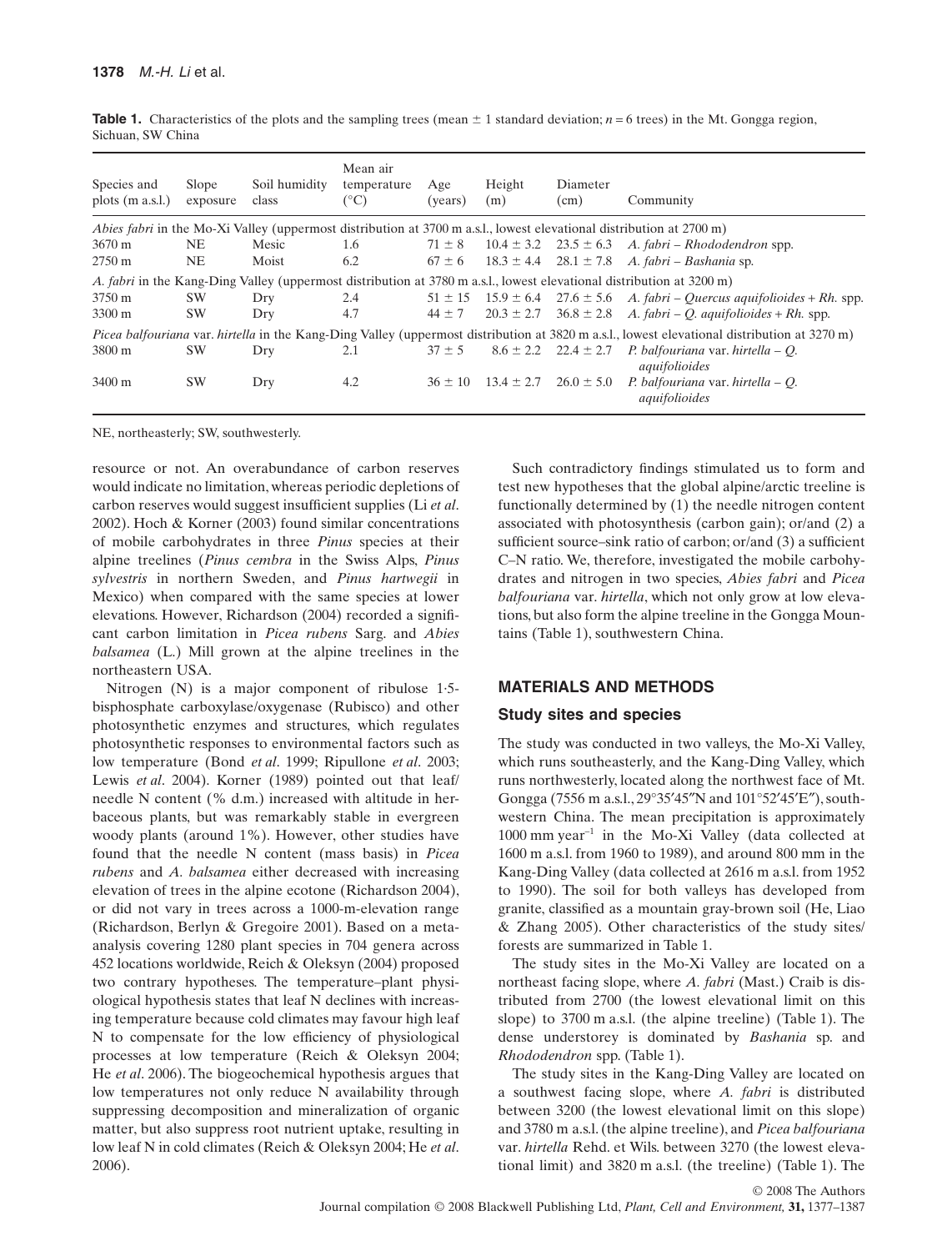dense understorey is dominated by *Quercus aquifolioides* Rehd. et Wils. (Table 1).

To maximize the influence of elevation, trees of the two species studied were selected from those growing at their upper elevational limits and at their lowest distribution boundaries for comparison in this research project. The forests surrounding the study sites had naturally regenerated, but were moderately disturbed by selection-cutting and grazing during 1970s and 1980s (Li *et al*. 2008). Since 1986, the area has been protected, and no such disturbances have occurred (Li *et al*. 2008). As the upper elevational limits of the two species are mainly determined by the physical environment (e.g. low temperature, etc.), their lowest elevational limits may be mainly due to human activities (e.g. agricultural use and logging). Hence, the lowest elevational limit is probably not the naturally lowest distribution boundary of the two species in the study area.

For clarity and brevity, we henceforth refer to the species studied by their generic names, to trees at the alpine treeline as 'TT', and trees at the lowest elevational limit as 'TLL'. The ratio of mobile carbohydrate to total nitrogen is abbreviated as 'C–N ratio', and the concentration ratios of NSC and N in the source (needles) to NSC and N in the sink, which consists here of the fine roots and stem sapwood, as 'SSR-NSC' and 'SSR-N', respectively.

#### **Sampling**

We sampled tree tissues only twice because we were interested in differences in the mobile carbon pool size in trees between their lowest distribution boundaries and their upper elevational limits, and not in the seasonal variability of this pool.The first set of tissue samples was taken directly before bud break (April 17–21) to check the size of the April carbon pool, which should be relatively lower because of the winter depletion (Fischer & Holl 1991; Gonzalez 1991), and to see whether trees at the alpine treeline completely deplete the mobile carbon pool during the winter. The second set of tissue samples was taken during the peak shoot growth (July 24–28). The size of the July carbon pool allowed us to check whether there were enough carbohydrates for structural growth in treeline trees and how their pool sizes compared with those in trees at lower elevations (Li *et al*. 2008).

Six tree individuals were selected so as to be fairly similar in age (to avoid possible age effects on the parameters studied) and in the visible needle color of each tree species either at their upper elevational limit or at their lowest distribution boundary (Table 1). The selected trees were in closed-canopy stands (i.e. not isolated), healthy and undamaged. Because the levels of mobile carbohydrates in needles fluctuate daily in response to photosynthetic activity (Graham *et al*. 2003), the samples were always taken around noon, to ensure the effects of sunshine and needle surface temperature on carbohydrates were kept constant. One- (previous year), two- and three-year-old needles of each sample tree were separately collected from non-shaded leading branches on the upslope canopy side. Two cores from each sample tree were taken on two opposite stem sides (parallel to the slope) at the stem height of 40 cm above the ground, using a 5-mm-diameter corer. The outer 3 cm of stem-wood (xylem tissue only, approximately 7–10 tree rings) of the two cores was cut down and mixed to obtain the minimum of ground sample necessary for chemical analysis. Fine roots (<2 mm in diameter, with bark) were collected from each sample tree. All samples were immediately stored in a cool box and were killed in a microwave oven (40 s at 600 W), and were dried to a constant weight at 65–70 °C (Li *et al*. 2008).

#### **Chemical analyses: total soluble sugars**

Dried plant material was ground to pass through a 1 mm sieve. The powdered material (0.1 g) was put into a 10 mL centrifuge tube, where 5 mL of 80% ethanol was added.The mixture was incubated at 80 °C in a water bath shaker for 30 min, and then centrifuged at 4000 rpm for 5 min. The pellets were extracted two more times with 80% ethanol. Supernatants were retained, combined and stored at -20 °C for soluble sugar determinations. The soluble sugar fraction was measured. Soluble sugars in the collected extracts were determined using the anthrone method (Seifter *et al*. 1950). An aliquot of the extract was hydrolysed in 5 mL of 0.4% anthrone solution (4 g anthrone in 1000 mL 95%  $H<sub>2</sub>SO<sub>4</sub>$ ) in a boiling water bath for 15 min. After cooling, the sugar concentration was determined spectrophotometrically (ultraviolet-visible spectrophotometer 752S; Cany Precision Instruments Co., Ltd., Shanghai, China) at 620 nm. Glucose was used as a standard. The sugar concentration was calculated on a dry matter basis (% d.m.).

#### **Chemical analyses: starch**

The ethanol-insoluble pellet was used for starch extraction. Ethanol was removed by evaporation. Starch in the residue was released in 2 mL distilled water for 15 min in a boiling water bath. After cooling to room temperature, 2 mL of 9.2 mol  $L^{-1}$  HClO<sub>4</sub> was added. Starch was hydrolysed for 15 min. Distilled water (4 mL) was added to the samples. The samples were then centrifuged at 4000 rpm for 10 min. The pellets were extracted one more time with 2 mL of 4.6 mol L-<sup>1</sup> HClO4. Supernatants were retained, combined and filled to 20 mL. The starch concentration was measured spectrophotometrically (ultraviolet-visible spectrophotometer 752S) at 620 nm using anthrone reagent, and was calculated by multiplying glucose concentrations by the conversion factor of 0.9 (Osaki, Shinano & Tadano 1991). Glucose was used as a standard. The starch concentration was described on a dry matter basis (% d.m.).

#### **Chemical analyses: total nitrogen**

The total nitrogen content (% d.m.) was determined in finely ground oven-dried samples by the micro Kjeldahl procedure, using  $CuSO_4$ ,  $K_2SO_4$  and  $H_2SO_4$  for digestion,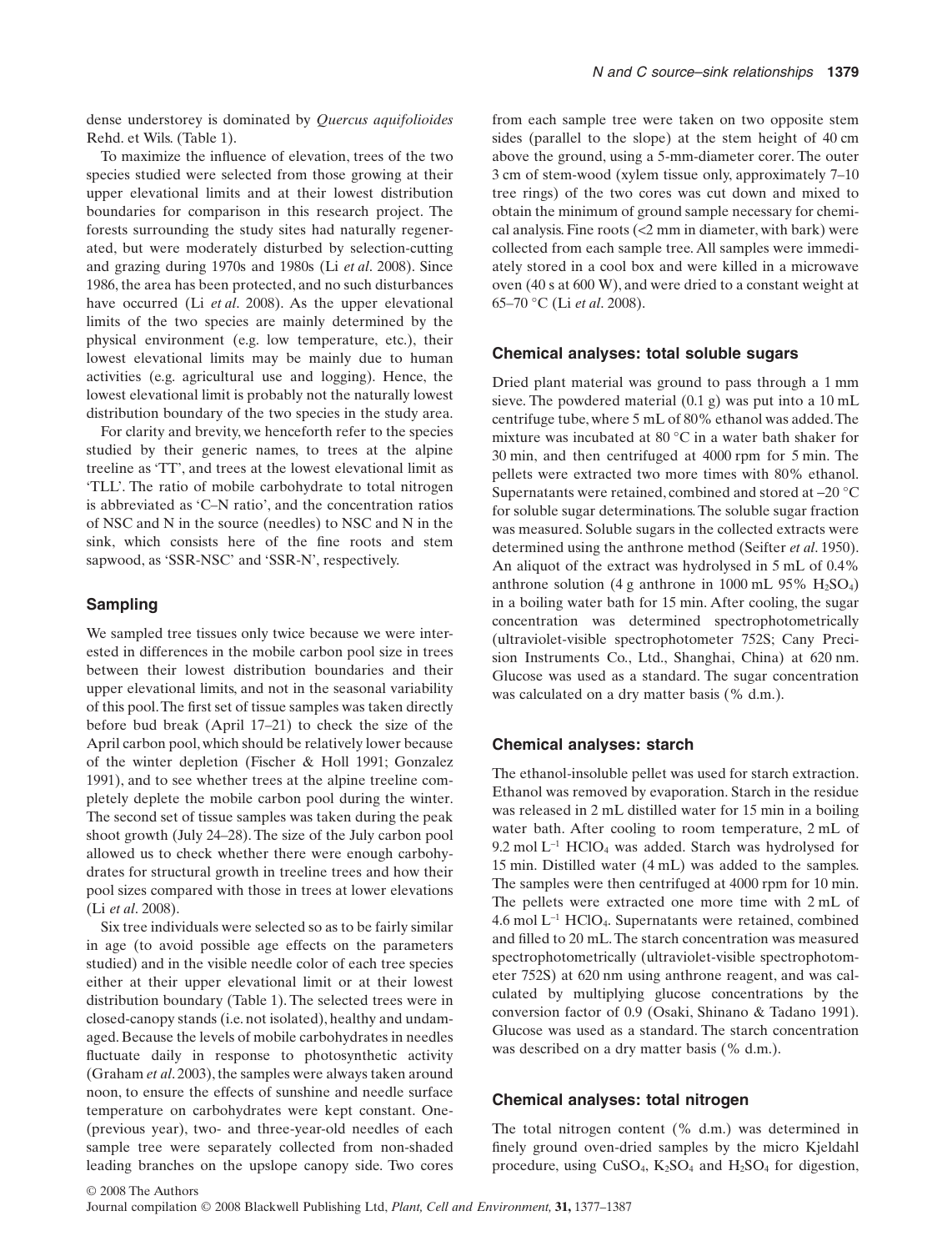Table 2. Total nitrogen content across tissues, N in source (needles) and sink (fine roots and stem wood), and source–sink ratio of N (SSR-N = source N/sink N) in trees growing at the alpine treeline and their lowest distribution boundaries on Mt. Gongga, southwestern China

|                                                                                                | Overall N across tissues |             | N in source |             | N in sink   |             | Source–sink ratio |      |  |  |
|------------------------------------------------------------------------------------------------|--------------------------|-------------|-------------|-------------|-------------|-------------|-------------------|------|--|--|
|                                                                                                | April                    | July        | April       | July        | April       | July        | April             | July |  |  |
| Picea balfouriana var. hirtella at 3800 m a.s.l. (treeline) and 3400 m in the Kang-Ding Valley |                          |             |             |             |             |             |                   |      |  |  |
| 3800 m a.s.l.                                                                                  | 0.86                     | 0.80        | 1.16        | 1.13        | 0.41        | 0.32        | 2.8               | 3.5  |  |  |
| $3400 \text{ m a.s.}$                                                                          | 0.80                     | 0.71        | 1.08        | 0.93        | 0.36        | 0.36        | 3.0               | 2.6  |  |  |
| F(d.f.)                                                                                        | 1.95(1,29)               | 23.79(1,29) | 1.12(1,17)  | 44.98(1,17) | 1.35(1,11)  | 3.50(1,11)  |                   |      |  |  |
| Difference $(P)$                                                                               | 0.18                     | < 0.001     | 0.31        | < 0.001     | 0.28        | 0.11        |                   |      |  |  |
| Abies fabri at 3750 m a.s.l. (treeline) and 3300 m in the Kang-Ding Valley                     |                          |             |             |             |             |             |                   |      |  |  |
| 3750 m a.s.l.                                                                                  | 0.95                     | 0.83        | 1.28        | 1.12        | 0.46        | 0.41        | 2.8               | 2.7  |  |  |
| 3300 m a.s.l.                                                                                  | 0.75                     | 0.75        | 1.01        | 1.04        | 0.36        | 0.32        | 2.8               | 3.3  |  |  |
| F(d.f.)                                                                                        | 18.68(1,29)              | 1.00(1,29)  | 12.37(1,17) | 0.33(1,17)  | 49.61(1,11) | 13.56(1,11) |                   |      |  |  |
| Difference $(P)$                                                                               | < 0.001                  | 0.33        | 0.004       | 0.57        | < 0.001     | 0.006       |                   |      |  |  |
| Abies fabri at 3670 m a.s.l. (treeline) and 2750 m in the Mo-Xi Valley                         |                          |             |             |             |             |             |                   |      |  |  |
| 3670 m a.s.l.                                                                                  | 0.98                     | 0.99        | 1.26        | 1.33        | 0.57        | 0.47        | 2.2               | 2.8  |  |  |
| 2750 m a.s.l.                                                                                  | 0.90                     | 0.89        | 1.19        | 1.16        | 0.46        | 0.47        | 2.6               | 2.5  |  |  |
| F(d.f.)                                                                                        | 11.43(1,29)              | 19.80(1,29) | 6.83(1,17)  | 29.90(1,17) | 5.08(1,11)  | 0.002(1,11) |                   |      |  |  |
| Difference $(P)$                                                                               | 0.003                    | < 0.001     | 0.023       | < 0.001     | 0.054       | 0.97        |                   |      |  |  |
| The above three treeline cases combined                                                        |                          |             |             |             |             |             |                   |      |  |  |
| TT                                                                                             | 0.93                     | 0.88        | 1.23        | 1.19        | 0.48        | 0.40        | 2.6               | 3.0  |  |  |
| TLL                                                                                            | 0.82                     | 0.78        | 1.10        | 1.04        | 0.40        | 0.39        | 2.8               | 2.7  |  |  |
| F(d.f.)                                                                                        | 24.54(1,89)              | 10.07(1,89) | 14.28(1,53) | 9.28(1,53)  | 14.76(1,35) | 0.85(1,35)  |                   |      |  |  |
| Difference $(P)$                                                                               | < 0.001                  | 0.002       | < 0.001     | 0.004       | < 0.001     | 0.37        |                   |      |  |  |

Statistical significances were separately tested in April and July using two-way analyses of variance with elevation and tissue type as factors. Significant differences (*P* < 0.05) are highlighted in bold.

TT, trees at the alpine treeline; TLL, trees at the lowest elevational limit.

and NH3 was determined on an auto-analyser, using the indophenol-blue colorimetric method (Allen 1989).

# **Data analysis**

NSC is defined as the sum of the starch plus the total soluble sugars for each tissue at each sampling date. Data (NSC, starch, total soluble sugars and N content) were confirmed for normality by Kolmogorov–Smirnov-Tests. Two-way analyses of variance (anovas) were repeatedly performed with elevation and tissue type as factors to find out elevational trends in the concentration of NSC, sugars, starch and N for overall (three treeline cases combined) and individual species at each sampling date. The concentrations of overall NSC and overall N across tissues, as well as NSC in sink and N in sink, were gained from twoway anovas with tissue type and elevation as factors (results shown in Tables 2 & 3). At the species level, *t*-paired comparisons were performed to detect statistical differences in the parameters studied between TT and TLL within each tissue category and date (results given in Figs 1–3). The statistical test used is always mentioned in the related text. Because we are interested mainly in the altitudinal effects on the mobile carbohydrates and N in TT and TLL, other effects, such as effects of sampling time, tissue type, and the interaction between elevation and tissue type/sampling time, are not systematically discussed in the present paper.

#### **RESULTS**

# *Picea* **trees in the Kang-Ding Valley**

The nitrogen content in tree tissues increased with increasing tree elevation (Table 2). No other significant differences in the source N or sink N between TT and TLL could be detected according to two-way anovas, apart from a significantly higher N content in the TT source in July  $(1.13\%$  d.m. in  $TT > 0.93\%$  in TLL, *P* < 0.001) (Table 2). For overall N content across tissues, TT had a significantly higher N content than TLL in July  $(P < 0.001)$ , but not in April  $(P = 0.18)$  (Table 2). The source N content was about three times higher than the sink N in both TT and TLL within each sampling date (Table 2). While the SSR-N decreased with increasing tree elevation in April, it increased with increasing elevation in July (Table 2).

Results of two-way anovas indicated a significantly lower source NSC in TT than in TLL in both April (15.00% d.m. in TT < 18.40% in TLL, *P* < 0.001) and July (16.09% d.m. in TT < 21.39% in TLL, *P* < 0.001) (Table 3). For sink NSC, there was a slightly lower sink NSC in TT (6.68% d.m.) than in TLL (7.74%) in April (*P* = 0.072), but no difference in July  $(P = 0.841)$  (Table 3). Like NSC in the source tissue, across tissues TT had significantly lower overall NSC concentrations than TLL in both April (11.67% d.m. in TT < 14.14% in TLL, *P* < 0.001) and July (12.46% d.m. in TT < 15.74% in TLL, *P* < 0.001) (Table 3).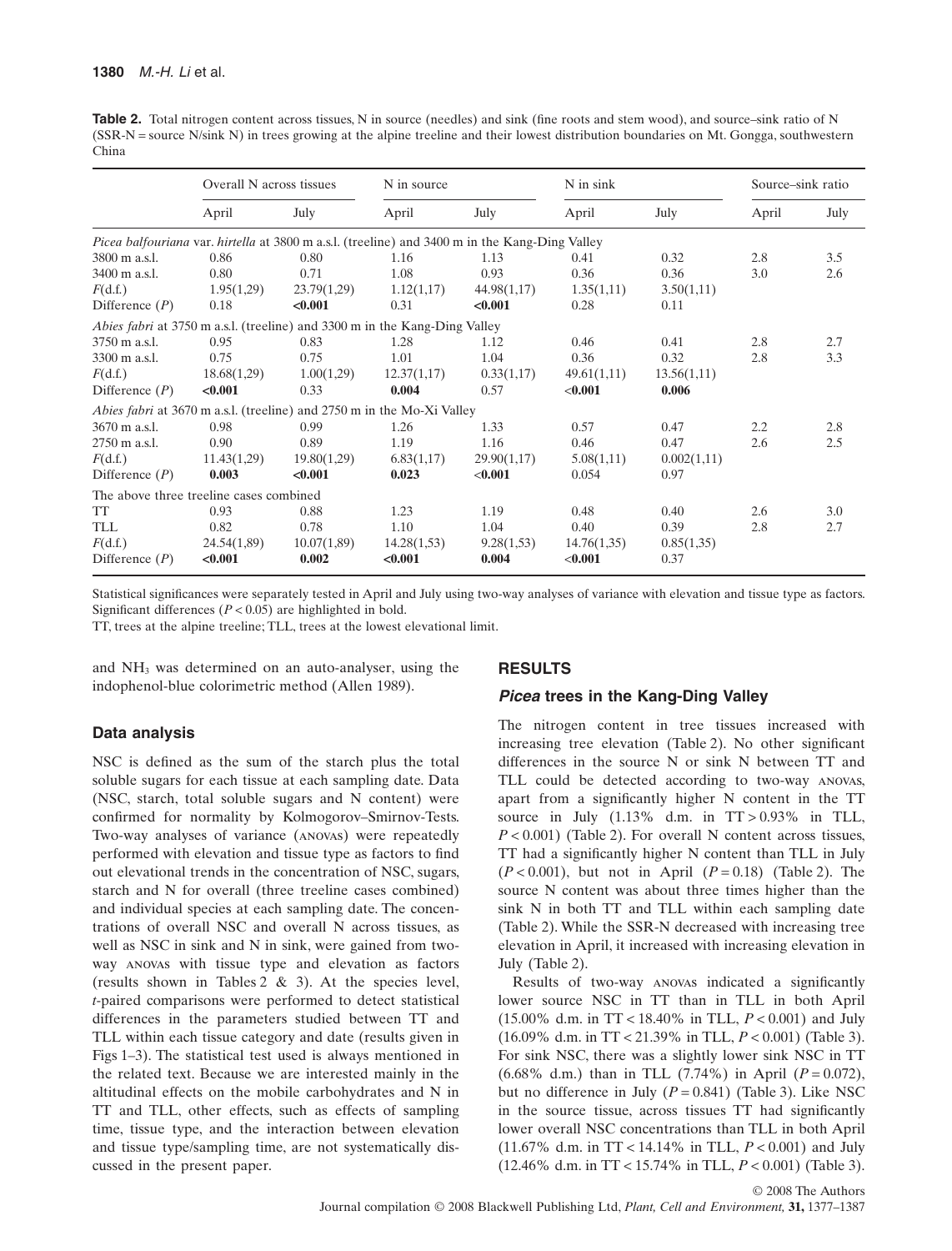**Table 3.** NSC across tissues, NSC in source (needles) and sink (carbon storage organs – fine roots and stem sapwood), and source–sink ratio of NSC (SSR-NSC = source NSC/sink NSC) in trees growing at the alpine treeline and their lowest distribution boundaries on Mt. Gongga, southwestern China

|                                                                                                       | Overall NSC across tissues |             |             | NSC in source |            | NSC in sink |       | SSR-NSC |  |
|-------------------------------------------------------------------------------------------------------|----------------------------|-------------|-------------|---------------|------------|-------------|-------|---------|--|
|                                                                                                       | April                      | July        | April       | July          | April      | July        | April | July    |  |
| <i>Picea balfouriana var. hirtella at 3800 m a.s.l. (treeline) and 3400 m in the Kang-Ding Valley</i> |                            |             |             |               |            |             |       |         |  |
| 3800 m a.s.l.                                                                                         | 11.67                      | 12.46       | 15.00       | 16.09         | 6.68       | 7.01        | 2.2   | 2.3     |  |
| 3400 m a.s.l.                                                                                         | 14.14                      | 15.74       | 18.40       | 21.39         | 7.74       | 7.27        | 2.4   | 2.9     |  |
| F(d.f.)                                                                                               | 30.85(1,29)                | 26.77(1,29) | 26.87(1,17) | 63.55(1,17)   | 4.29(1,11) | 0.04(1,11)  |       |         |  |
| Difference $(P)$                                                                                      | < 0.001                    | < 0.001     | < 0.001     | < 0.001       | 0.07       | 0.84        |       |         |  |
| <i>Abies fabri</i> at 3750 m a.s.l. (treeline) and 3300 m in the Kang-Ding Valley                     |                            |             |             |               |            |             |       |         |  |
| 3750 m a.s.l.                                                                                         | 13.82                      | 15.06       | 19.36       | 19.85         | 5.52       | 7.87        | 3.5   | 2.5     |  |
| 3300 m a.s.l.                                                                                         | 12.63                      | 13.79       | 17.58       | 18.37         | 5.21       | 6.93        | 3.4   | 2.7     |  |
| F(d.f.)                                                                                               | 4.02(1,29)                 | 3.77(1,29)  | 4.19(1,17)  | 4.81(1,17)    | 0.19(1,11) | 0.54(1,11)  |       |         |  |
| Difference $(P)$                                                                                      | 0.06                       | 0.07        | 0.06        | 0.048         | 0.68       | 0.48        |       |         |  |
| A. fabri at 3670 m a.s.l. (treeline) and 2750 m in the Mo-Xi Valley                                   |                            |             |             |               |            |             |       |         |  |
| 3670 m a.s.l.                                                                                         | 18.60                      | 16.58       | 25.37       | 23.52         | 8.43       | 6.16        | 3.0   | 3.8     |  |
| 2750 m a.s.l.                                                                                         | 19.52                      | 15.21       | 26.65       | 22.68         | 8.81       | 5.32        | 3.0   | 4.3     |  |
| F(d.f.)                                                                                               | 5.53(1,29)                 | 3.51(1,29)  | 6.11(1,17)  | 0.55(1,17)    | 0.41(1,11) | 4.21(1,11)  |       |         |  |
| Difference $(P)$                                                                                      | 0.029                      | 0.08        | 0.029       | 0.47          | 0.54       | 0.07        |       |         |  |
| The above three treeline cases combined                                                               |                            |             |             |               |            |             |       |         |  |
| TT                                                                                                    | 14.70                      | 14.70       | 19.91       | 19.82         | 6.88       | 7.02        | 2.9   | 2.8     |  |
| TLL                                                                                                   | 15.43                      | 14.91       | 20.88       | 20.81         | 7.25       | 6.06        | 2.9   | 3.4     |  |
| F(d.f.)                                                                                               | 6.80(1,89)                 | 0.31(1,89)  | 5.73(1,53)  | 4.11(1,53)    | 1.15(1,35) | 2.22(1,35)  |       |         |  |
| Difference $(P)$                                                                                      | 0.011                      | 0.58        | 0.018       | 0.049         | 0.29       | 0.15        |       |         |  |

Statistical significances were tested separately in April and July using two-way analyses of variance with elevation and tissue type as factors. Significant difference  $(P < 0.05)$  are highlighted in bold.

NSC, non-structural carbohydrates.

Tissue NSC showed a decreased trend with increasing tree elevation (Fig. 1). The NSC concentrations in tissues were frequently significantly lower in TT than in TLL, except for the stem sapwood (Fig. 1). These findings suggested that TT may suffer from a carbon limitation compared with TLL (Table 3, Fig. 1). The SSR-NSC in trees increased with decreasing tree elevation within each date. The NSC in the source tissue (ranging from 15.00 to

21.39% d.m.) was two to three times higher than that in the sink  $(-7-8\%)$ , resulting in an SSR-NSC of 2.2–2.9 (Table 3).

The C–N ratio in the source tissue decreased with increasing tree altitude within each sampling date (Table 4). In the carbon sink tissues, however, the C–N ratio decreased with increasing tree elevation in April, but increased with elevation in July (Table 4).



**Figure 1.** Mean non-structural carbohydrates (NSC) concentrations (mean  $\pm$  1 standard deviation; % of dry matter) in the tissues of trees (*Picea balfouriana* var. *hirtella*) growing at the alpine treeline (3800 m a.s.l.) and at 3400 m a.s.l. in the Kang-Ding Valley, Mt. Gongga, southwestern China. T-paired comparisons were used for testing statistical differences in the means between the two elevations within each tissue category and date. Asterisks indicate statistically significant differences in tissue NSC concentrations (\**P* < 0.05, \*\**P* < 0.01;  $n = 6$  trees) between trees at the two elevations within each tissue category and date. N1, N2 and N3 refer to 1-, 2- and 3-year-old needles, respectively.



Journal compilation © 2008 Blackwell Publishing Ltd, *Plant, Cell and Environment,* **31,** 1377–1387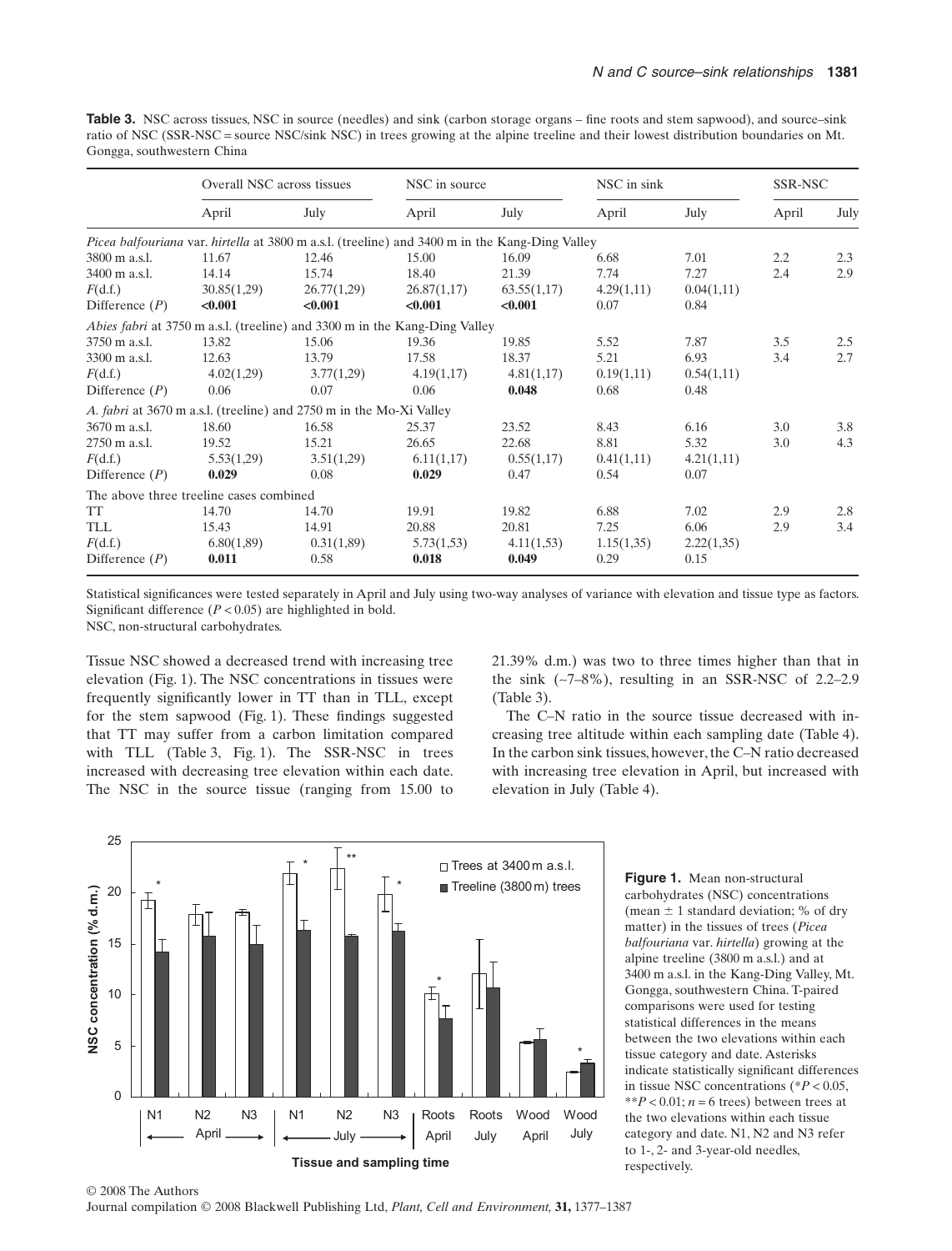



*Abies* **trees in the Kang-Ding Valley**

The total N content in the trees studied increased with increasing tree elevation within each sampling date **Figure 2.** Mean non-structural carbohydrates (NSC) concentrations (mean  $\pm$  1 standard deviation; % of dry matter) in the tissues of trees (*Abies fabri*) growing at the alpine treeline (3750 m a.s.l.) and at 3300 m a.s.l. in the Kang-Ding Valley, Mt. Gongga, southwestern China. T-paired comparisons were used for testing statistical differences in the means between the two elevations within each tissue category and date. Asterisks indicate statistically significant differences  $(**P < 0.01; n = 6$  trees) in the NSC concentration between trees at the two elevations within each tissue category and date. N1, N2 and N3 refer to 1-, 2 and 3-year-old needles, respectively.

**Figure 3.** Mean non-structural carbohydrates (NSC) concentrations (mean  $\pm$  1 standard deviation; % of dry matter) in the tissues of trees (*Abies fabri*) growing at the alpine treeline (3670 m a.s.l.) and at 2750 m a.s.l. in the Mo-Xi Valley, Mt. Gongga, southwestern China. T-paired comparisons were used to test statistical differences in the means between the two elevations within each tissue category and date. Asterisks indicate statistically significant differences  $(*P < 0.05; n = 6$  trees) in the NSC concentration between trees at the two elevations within each tissue category and date. N1, N2 and N3 indicate 1-, 2 and 3-year-old needles, respectively.

(Table 2). Two-way anovas showed a significantly higher N content in the source tissue in TT (1.28% d.m.) than in TLL  $(1.01\%)$  in April  $(P = 0.004)$ , but no difference in July  $(P = 0.574)$  (Table 2). In the sink tissues, the difference in

Table 4. Ratio of mobile carbohydrate to total nitrogen (C–N ratio) in source (needles) and sink (fine roots and stem wood) in trees growing at the alpine treeline and their lowest distribution boundaries on Mt. Gongga, southwestern China

|       | <i>Picea</i> in the Kang-Ding Valley |                                    | <i>Abies</i> in the Kang-Ding Valley |        | <i>Abies</i> in the Mo-Xi Valley |                  | Three treeline cases combined |      |
|-------|--------------------------------------|------------------------------------|--------------------------------------|--------|----------------------------------|------------------|-------------------------------|------|
|       | 3800 m                               | 3400 m                             | 3750 m                               | 3300 m | $3670 \text{ m}$                 | $2750 \text{ m}$ | TT                            | TLL  |
|       | Source (needles)                     |                                    |                                      |        |                                  |                  |                               |      |
| April | 12.9                                 | 17.0                               | 15.1                                 | 17.4   | 20.1                             | 22.39            | 16.2                          | 19.0 |
| July  | 14.2                                 | 23.0                               | 17.7                                 | 17.7   | 17.7                             | 19.6             | 16.7                          | 20.0 |
|       |                                      | Sink (fine roots and stem sapwood) |                                      |        |                                  |                  |                               |      |
| April | 16.3                                 | 21.5                               | 12.0                                 | 14.5   | 14.8                             | 19.1             | 14.3                          | 18.1 |
| July  | 21.9                                 | 20.2                               | 19.2                                 | 21.7   | 13.1                             | 11.3             | 17.6                          | 15.5 |

TT, trees at the alpine treeline; TLL, trees at the lowest elevational limit.

© 2008 The Authors Journal compilation © 2008 Blackwell Publishing Ltd, *Plant, Cell and Environment,* **31,** 1377–1387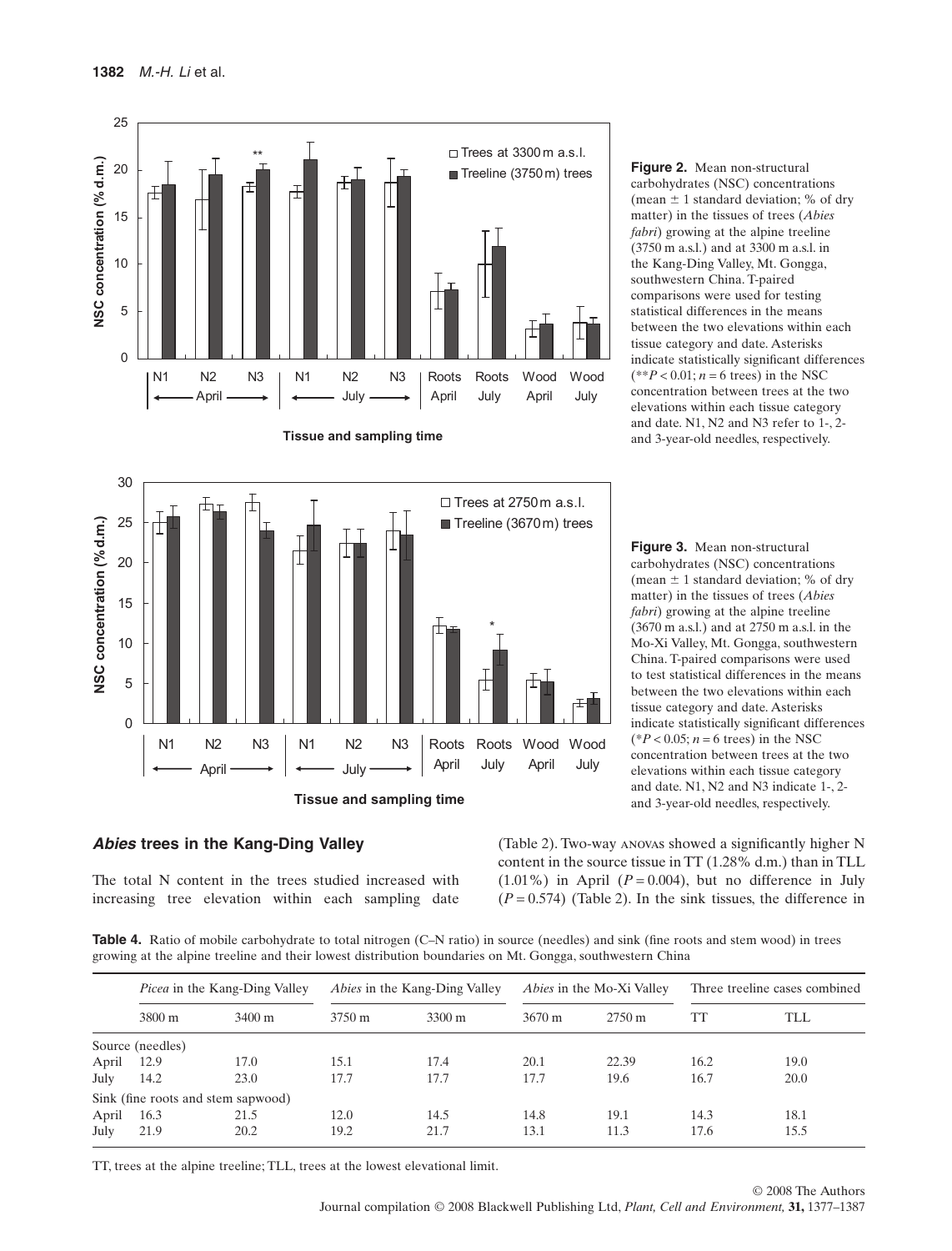the N content between TT and TLL was statistically significant for both April  $(P < 0.001)$  and July  $(P = 0.006)$ (Table 2). Across tissues, the difference in the N content between TT and TLL was significant in April  $(P < 0.001)$ , but not in July  $(P = 0.33)$  (Table 2). The SSR-N did not differ between TT and TLL in April (both 2.8), but decreased with increasing tree elevation (3.3 in TLL vs. 2.7 in TT) in July (Table 2).

The results of two-way anovas showed that TT had slightly higher source NSC in April (19.36% d.m. in  $TT > 17.58\%$  in TLL,  $P = 0.063$ ), and significantly higher source NSC in July (19.85% d.m. in TT > 18.37% in TLL,  $P = 0.049$ ) compared with TLL (Table 3). No statistical differences in the sink NSC between TT and TLL for each sampling date were detected  $(P = 0.676$  for April;  $P = 0.482$ for July) (Table 3).Very similar to the NSC in source, across tissues TT had slightly higher overall NSC concentrations than TLL in both April (13.82% d.m. in  $TT > 12.63\%$  in TLL,  $P = 0.059$ ) and July (15.06% d.m. in TT > 13.79% in TLL, *P* = 0.067) (Table 3). Tissue NSC showed an increased trend with increasing elevation of trees, although the difference between TT and TLL was statistically significant only in the 3-year-old needles in April  $(P = 0.009)$  (Fig. 2). These results, unlike the findings with *Picea*, imply that TT may not be limited by a carbon shortage (Table 3, Figs 1 & 2). The SSR-NSC did not markedly differ between TT and TLL in either April or July (Table 3). The SSR-NSC was higher in April than in July in both TT and TLL (Table 3). The C–N ratios in both source and sink tissue tended to decrease with increasing tree elevation (Table 4).

#### *Abies* **trees in the Mo-Xi Valley**

The total N content was higher in TT than in TLL overall (Table 2). Differences were significant or even highly significant in the source tissue in April (1.26% d.m. in  $TT > 1.19\%$  in TLL,  $P = 0.023$ ) and in July (1.33% d.m. in  $TT > 1.16\%$  in TLL,  $P < 0.001$ ), but not in the sink tissues in either April  $(P = 0.054)$  or July  $(P = 0.97)$  (Table 2). Across tissues, TT showed a significantly higher N content in April (0.98% d.m. in TT > 0.90% in TLL, *P* = 0.003) and in July (0.99% d.m. in TT > 0.89% in TLL, *P* < 0.001) than TLL (Table 2). The SSR-N decreased with increasing tree elevation in April (2.2 in TT < 2.6 in TLL), but increased with elevation in July  $(2.8 \text{ in } TT > 2.5 \text{ in } TLL)$  (Table 2).

Analysis of two-way anovas indicated that the source NSC was significantly lower in TT (25.37% d.m.) than in TLL  $(26.65\%)$  in April  $(P=0.029)$ , but similar in July (23.52% d.m. in TT versus 22.68% in TLL, *P* = 0.47) (Table 3). There were no statistically significant differences in sink NSC between TT and TLL in April  $(P = 0.54)$ , but a slight difference in July  $(6.16\%$  d.m. in  $TT > 5.32\%$  in TLL,  $P = 0.07$ ) was found (Table 3). Similarly to the NSC in the source, across tissues the overall NSC concentration was significantly lower in TT (18.60% d.m.) than in TLL (19.52%) in April  $(P = 0.029)$ , but slightly higher in TT (16.58% d.m.) than in TLL (15.21%) in July ( $P = 0.08$ ) (Table 3). *T*-paired comparisons did not identify any other significant differences in tissue NSC between TT and TLL within each tissue category and date apart from in the fine roots in July (*P* = 0.038) (Fig. 3). Unlike the *Abies* grown at the treeline in the Kang-Ding Valley (Table 3, Fig. 2), trees of the same species growing at the treeline in the Mo-Xi Valley seem to suffer from a winter carbon shortage compared with lower-elevation *Abies* trees (Table 3, Fig. 3).The TT and TLL had the same SSR-NSC in April (both 3.0), but TT (3.8) had a lower SSR-NSC than TLL (4.3) in July (Table 3). The C–N ratio decreased with increasing tree altitude within each sampling date apart from in the July sink (Table 4).

#### **Overall elevational trends in N, NSC and source–sink relationships**

Combining the three treeline cases, the total N contents were higher in TT than in TLL overall (Table 2).This result, in combination with the results from the single species/ treeline level (Table 2) described previously, indicated that nitrogen does not limit the growth and development of the trees growing at the alpine treeline. The tissue N contents were significantly lower in TLL than in TT, except in the July sink tissues, where the difference was non-significant  $(P = 0.37)$  (Table 2), according to two-way anovas with elevation and tissue type as factors.

However, on the other hand, carbon seems to be more equivocal in determining the treeline position.As described previously, the *Picea* treeline in the Kang-Ding Valley may be physiologically determined by a carbon limitation in both winter and summer (Table 3, Fig. 1). In contrast, the *Abies* treeline in the same valley does not support the 'carbon limitation hypothesis' (Table 3, Fig. 2), whereas the *Abies* trees at the alpine treeline in the Mo-Xi Valley appear to suffer from a winter carbon shortage (Table 3, Fig. 3). These contradictory results led us to combine the three treeline cases to find an overall elevational trend in tissue NSC.

The results of two-way anovas showed that the overall NSC concentrations were significantly lower in TT (14.70% d.m.) than in TLL  $(15.43\%)$  in April  $(P = 0.011)$ , but not in July (14.70% d.m. in TT versus 14.91% in TLL, *P* = 0.581) (Table 3), suggesting a winter carbon shortage in treelines. The source NSC was significantly lower in TT than in TLL in both April (19.91% d.m. in TT < 20.88% in TLL,  $P = 0.018$ ) and July (19.82% d.m. in TT < 20.81% in TLL,  $P = 0.049$ ) (Table 3). No statistical differences in sink NSC between TT and TLL in either April  $(P = 0.29)$  or July  $(P = 0.15)$  were found (Table 3). Hence, the winter carbon shortage may result from the limited source activities in treeline trees (Table 3). Combining the treeline cases, TT and TLL had the same SSR-NSC in April (both 2.9), but TT (2.8) showed a lower SSR-NSC than TLL (3.4) in July (Table 3).

The overall elevational trend in the C–N ratios showed that they were much smaller in TT source than in TLL source in both April (16.2 in TT source < 19.0 in TLL source) and July  $(16.7 \text{ in } TT < 20.0 \text{ in } TLL)$ , as well as in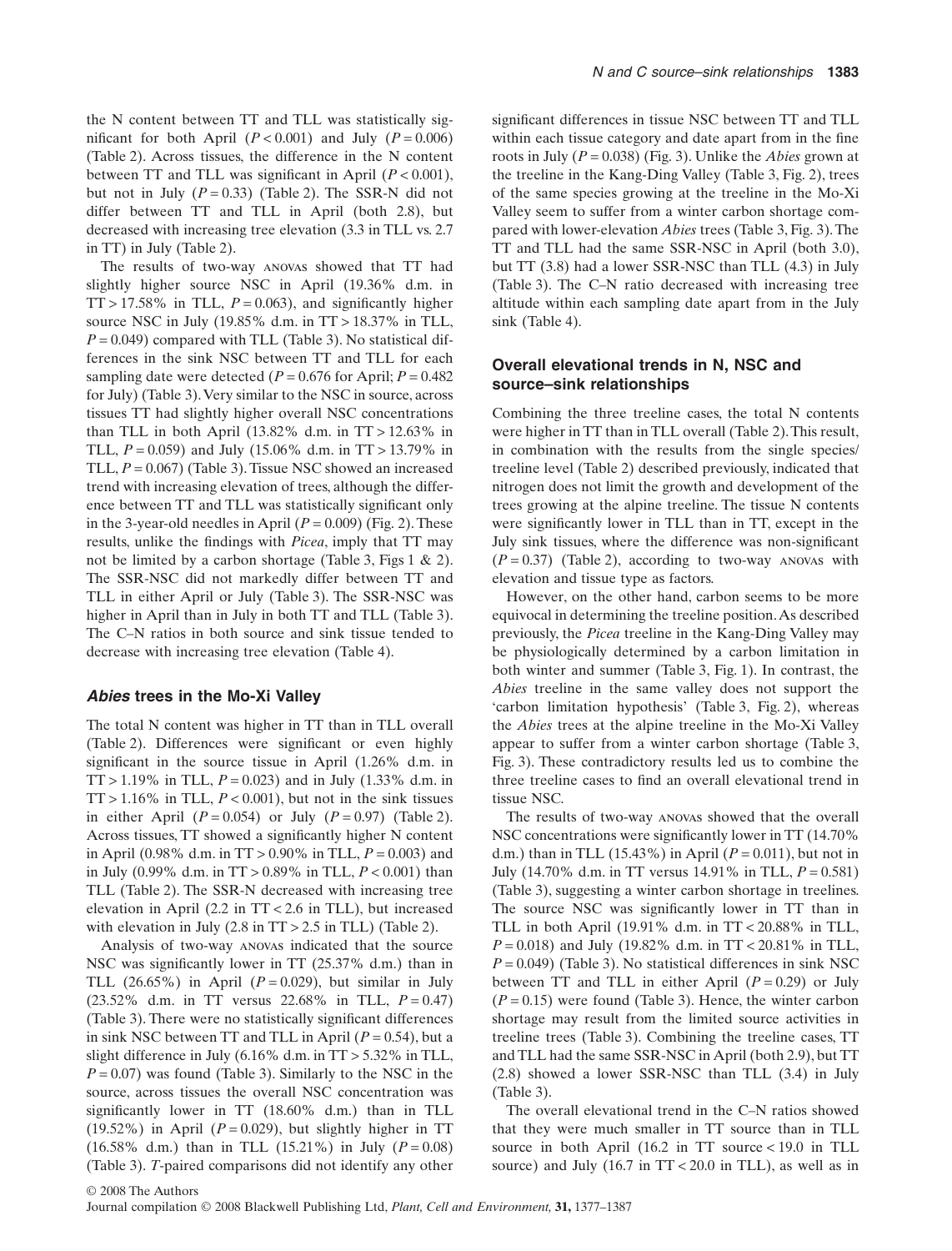the April sink tissues (14.3 in TT sink < 18.1 in TLL sink) (Table 4). The C–N ratio in the July sink tissues was, however, higher in TT (17.6) than in TLL (15.5) (Table 4).

## **DISCUSSION**

## **No nitrogen limitation in treeline trees**

Microbial activity and plant metabolism are both temperature dependent, which is why cold temperatures are thought to limit nutrient availability and plant uptake (Reich & Oleksyn 2004). Thus, nutrient deficiencies may directly contribute to the location of treeline (Richardson 2004). In line with these hypotheses, Richardson (2004) and Shi, Korner & Hoch (2006) reported that needle/leaf N content tended to decrease with increasing tree elevation within the alpine ecotone, although the difference between treeline trees and lower elevation trees was not statistically significant. However, Hoch & Korner (2005) and our data have shown that the tissue N content in treeline trees was higher than in lower elevation trees. This indicates that N does not seem to be limiting tree growth and development for the alpine treelines studied. In a census of >150 plant species from nine different mountain areas of all major climatic zones, Korner (1989) found that needle/leaf N content increased with increasing altitude worldwide. Recently, a meta-analysis (covering 1280 plant species in 704 genera, across 452 locations worldwide) of leaf trait data indicated that leaf N levels increased with decreasing mean annual temperature (Reich & Oleksyn 2004). This N pattern (i.e. N increases with decreasing temperature) could be interpreted to mean that cold climates favour high leaf N to compensate for the low efficiency of physiological processes at low temperatures (Reich & Oleksyn 2004; He *et al*. 2006).

Acclimation of photosynthesis to low temperatures involves an increase in many enzymes such as Rubisco (Badger, Bjorkman & Armond 1982; Hurry *et al*. 1995). Rubisco comprises a large proportion of the nitrogen invested in the photosynthetic apparatus. Higher N contents in treeline trees (Table 2) have important implications for resource use efficiency and photosynthesis of trees in a harsh alpine environment. Experimental studies revealed that leaf photosynthetic rates of various plants/trees are positively correlated with leaf N content (Martindale & Leegood 1997; Davey *et al*. 1999; Kitajima & Hogan 2003; Diaz-Espejo, Nicolas & Fernandez 2007).

# **Carbon limitation in winter, but no carbon shortage in summer**

The overall elevational trend in tissue NSC (Table 3) indicated that trees growing at the alpine treeline had significantly lower tissue NSC concentrations than lower elevation trees in April, but not in July.These results suggest that the treeline trees may suffer from a 'carbon limitation' during and after dormancy in winter and early spring, but not during the growing season. Such a winter carbon limitation may lead to severe frost injuries in trees' tissues and result in high tree mortality, subsequently determining the alpine treeline position (Tranquillini 1979). Many studies have already shown that trees' hardness and ability to withstand cold are positively related to soluble carbohydrate concentrations in the tissues (Ogren 1997; Morin *et al*. 2007).

At a single species and treeline level, the three treeline cases studied did not show consistent evidence for carbon limitation for trees growing at treeline. The treeline trees of *Picea* in the Kang-Ding Valley showed an overall carbon shortage (Table 3, Fig. 1), whereas the treeline trees of *Abies* showed no carbon limitation in the same valley (Table 3, Fig. 2), but a winter carbon shortage in the Mo-Xi Valley (Table 3, Fig. 3). These findings imply that the responses of NSC to altitude are (1) species specific and (2) site dependent. Hoch & Korner (2003) did not find mobile carbon depletions in three *Pinus* species growing at the alpine treelines in either winter or summer. Shi *et al*. (2006) and Shi, Korner & Hoch (2008) recorded no summer depletion of NSC in different tree and shrub species at their upper elevational limits in southwestern China, but they did not investigate the NSC status in winter or after dormancy. In contrast, Richardson (2004) found a carbon limitation related to significant reductions in the lignin and cellulose contents in *Picea rubens* Sarg. and *A. balsamea* (L.) Mill grown at the alpine treelines in the northeastern USA. Cavieres *et al*. (2000) also reported clear evidence of a 'carbon limitation' in *Espeletia neriifolia*, but not in *Podocarpus oleifolius* growing at the tropical alpine treeline in the Venezuelan Andes.

Within a species, levels of tissue NSC vary markedly according to the site conditions under which trees grow, suggesting site-dependent responses of NSC to altitude. For example, tissue NSC concentrations were much higher in *Abies* trees in the Mo-Xi Valley (Fig. 3) than in the Kang-Ding Valley (Fig. 2, Table 3). These differences in tissue NSC concentrations may result from the differences in the site conditions, as the Kang-Ding Valley is relatively hot and dry, whereas the Mo-Xi Valley is moist and warm (see Table 1). Hot and dry conditions may induce stomatal closing, leading to a reduction in photoassimilates and NSC levels. Many experimental studies have shown that plants grown under environmental stress have lower tissue NSC concentrations than those grown under normal conditions (Liu & Tyree 1997; Correia *et al*. 1999; Runion *et al*. 1999; Gwynn-Jones 2001; Polle, McKee & Blaschke 2001). However, Bacelar *et al*. (2006) found that plants grown in a water-stressed environment had higher tissue NSC concentrations, because environmental stresses, such as water stress, may restrict plant growth rather than reducing the rate of photosynthesis, which leads to an accumulation of NSC (Bryant, Chapin & Klein 1983; Runion *et al*. 1999).

In summary, the rather contradictory findings about the carbon pool make it difficult to generalize the carbon limitation question in treeline trees. Hence, not only more case studies are needed, but also a meta-analysis, combining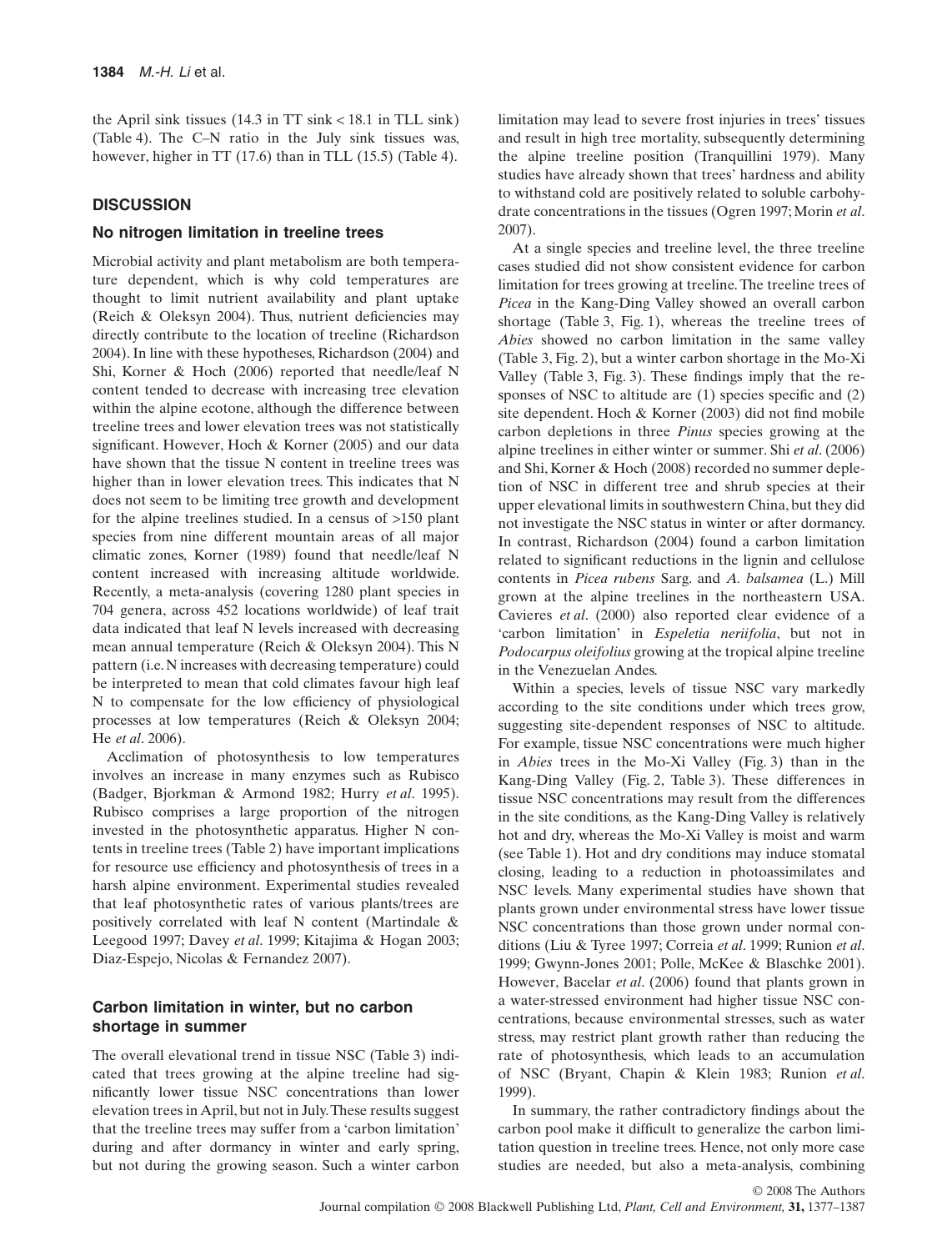the results of all studies related to the 'carbon limitation hypotheses', should be conducted.

# **Lack of evidence of adaptation of source–sink relationships and C–N ratio to a treeline environment**

The tissue NSC concentration has been used to assess the balance between carbon acquisition (sources) by photosynthesis and carbon demand (sinks) for growth and respiration processes (Hoch, Popp & Korner 2002; Li *et al*. 2002, 2008; Korner 2003b; Shi *et al*. 2008). We investigated the SSR-NSC (defined as the concentration ratio of source NSC to sink NSC) and the SSR-N (defined as the ratio of source N to sink N) in a context of source–sink relationships. The SSR-NSC in treeline trees did not differ from those in lower elevation trees in April (Table 3), indicating an adaptation of source–sink relationships to altitude in winter or spring. However, the SSR-NSC in treeline trees was much lower than those in lower elevation trees in July (Table 3), probably because there was a limited source activity compared with the strong carbon sink activity in treeline trees in summer. A stronger sink imports and utilizes the photosynthetic products from sources immediately if source capacity is limited by the photosynthetic activity at treeline. The values of SSR-N were, however, smaller in trees growing at treeline than in lower elevation trees in April, but not in July (Table 2). Moreover, the C–N ratios in source tissue were always smaller in treeline trees than in lower elevation trees of the same species within each sampling date (Table 4). In sink tissues, the C–N ratios in treeline trees were consistently smaller than those in lower elevation trees in April, but not in July (Table 4). These results may also be regarded as additional evidence for limited source capacity, leading to winter carbon shortage. However, to what extent SSR-NSC, SSR-N or the C–N ratio can actually determine the alpine treeline position is still unclear as little research has been performed in this area. The present case study proposed a least ratio of source-NSC to sink-NSC of 2.2 for trees to exist at their upper elevational limits (Table 3).

Both source capacity and sink capacity are influenced by harsh environmental factors such as low temperatures at the alpine treeline.Whether trees for the alpine treeline are carbon limited depends on whether photoassimilate production or the use of photoassimilates is limited. If the use of photoassimilates is limited by the growth of a treeline tree, that is, growth limitation (Korner 1998; Li & Kräuchi 2005), then photoassimilate production should be downregulated via feedback (Sharkey, Socias & Loreto 1994). On the other hand, NSC seems to be actively regulated by environmental stresses (Bryant *et al*. 1983; Runion *et al*. 1999). Moreover, trees growing at treeline may compensate for a decrease in the concentration of tissue NSC by producing greater amounts of that tissue when calculating whole-tree carbon budgets (Li *et al*. 2002; Hoch & Korner 2003; Hoch, Richter & Korner 2003). For example, Li, Krauchi & Dobbertin (2006) found that the needle biomass

in old *P. cembra* trees at the alpine treeline was about three times higher, because of the greater needle longevity, than in the same species with the same age at lowland sites.

# **CONCLUSIONS**

It has been hypothesized that nutrient deficiencies may directly contribute to the location of the treeline (Richardson 2004). The present study found that nitrogen does not seem likely to limit the growth and development of trees studied at the Himalayan treelines because, contrary to the biogeochemical hypothesis (Reich & Oleksyn 2004), we found that the tissue N content increased with increasing tree elevation.

Carbon limitation because of a shortage of photoassimilates has long been regarded as the key to explain the upper altitudinal or latitudinal treeline on a global scale (Schulze *et al*. 1967; Stevens & Fox 1991). Despite the inconsistent results gained at a single species/treeline level, the results of the combined three treeline cases revealed that the treeline trees may suffer from a winter carbon shortage. On the other hand, previous studies (Li *et al*. 2002; Hoch & Korner 2003; Hoch *et al*. 2003; Korner 2003b; Richardson 2004; Shi *et al*. 2006) and the present data revealed that levels of mobile carbohydrates in trees are species specific and site dependent, and that both the source capacity and the sink capacity of a tree influence its tissue NSC concentrations and the carbon balance. We therefore suggest that the persistence and development of various treeline trees in a harsh alpine environment may depend not only on a minimum level of the total NSC concentration, but also on a sufficiently high sugar:starch ratio to overwinter successfully (Li *et al.* 2008), and on a balanced source–sink relationship to maintain a positive carbon balance.

## **ACKNOWLEDGMENTS**

This study was supported by the National Natural Science Foundation of China (Project Nos. 30540039 and 40771071 to M.H. Li, and 40771074 to P. Shi), and partly by the Key Laboratory of Forest Ecology and Environment, State Forestry Administration, Chinese Academy of Forestry (Project No. CAFIFEEPYBB2007001, to M.H. Li). We would like to thank Junyan Zhang, Yufang Sun and Pan Li for their assistance in the field and laboratory, and Dr. Carolyn Copenheaver for editorial comments.

## **REFERENCES**

- Allen S.E. (1989) *Chemical Analysis of Ecological Materials*, 2nd edn. Blackwell Scientific Publications, Oxford, UK.
- Bacelar E.A., Santos D.L., Moutinho-Pereira J.M., Goncalves B.C., Ferreira H.F. & Correia C.M. (2006) Immediate responses and adaptative strategies of three olive cultivars under contrasting water availability regimes: changes on structure and chemical composition of foliage and oxidative damage. *Plant Science* **170,** 596–605.
- Badger M.R., Bjorkman O. & Armond P.A. (1982) An analysis of photosynthetic response and adaptation to temperature in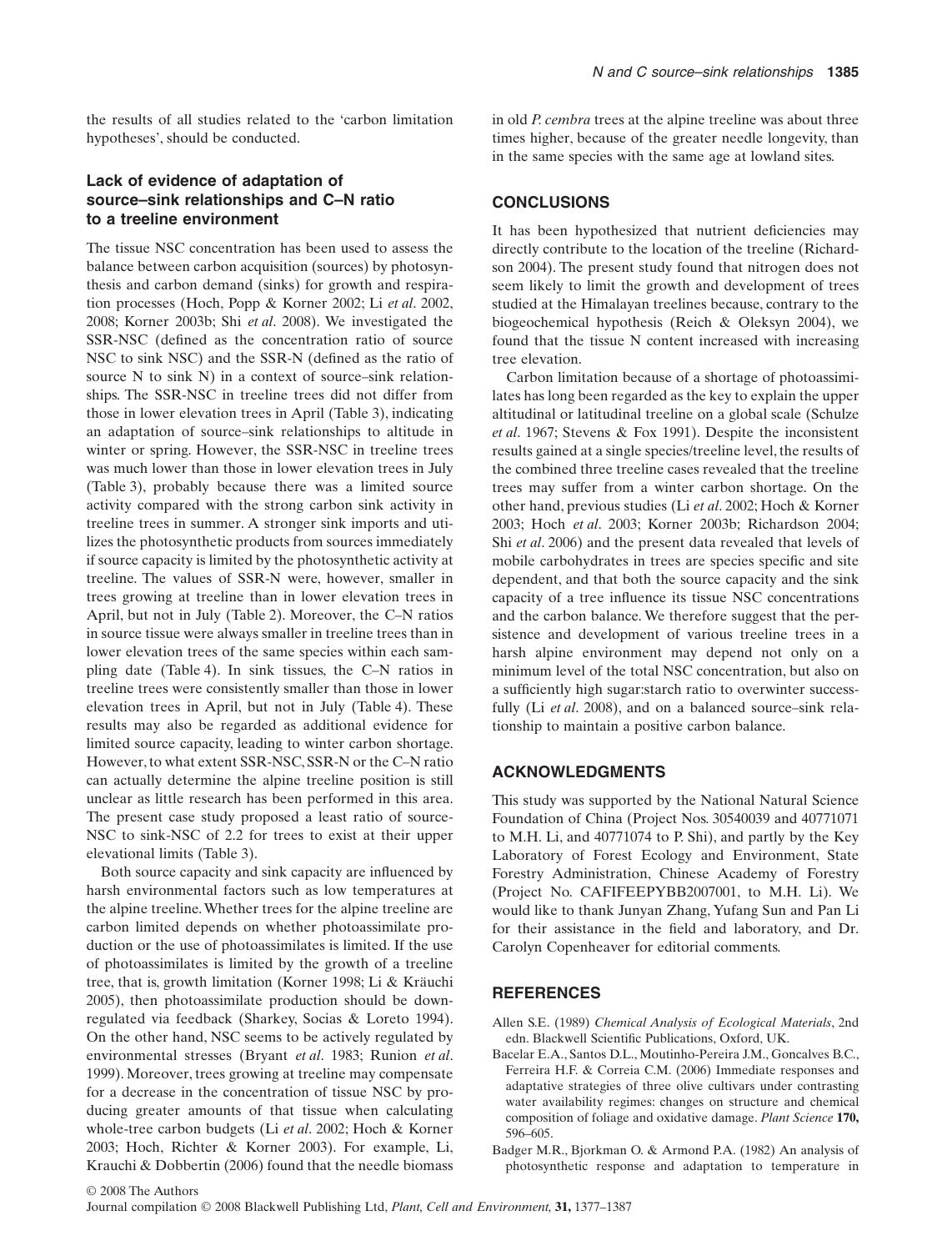higher-plants – temperature-acclimation in the desert evergreen *Nerium-oleander* L. *Plant, Cell & Environment* **5,** 85–99.

- Bond B.J., Farnsworth B.T., Coulombe R.A. & Winner W.E. (1999) Foliage physiology and biochemistry in response to light gradients in conifers with varying shade tolerance. *Oecologia* **120,** 183–192.
- Bryant J.P., Chapin F.S. & Klein D.R. (1983) Carbon nutrient balance of boreal plants in relation to vertebrate herbivory. *Oikos* **40,** 357–368.
- Cabrera H.M., Rada F. & Cavieres L. (1998) Effects of temperature on photosynthesis of two morphologically contrasting plant species along an altitudinal gradient in the tropical high Andes. *Oecologia* **114,** 145–152.
- Cavieres L.A., Rada F., Azocar A., Garcia-Nunez C. & Cabrera H.M. (2000) Gas exchange and low temperature resistance in two tropical high mountain tree species from the Venezuelan Andes. *Acta Oecologica-International Journal of Ecology* **21,** 203–211.
- Correia C.M., Areal E.L.V., Torres-Pereira M.S. & Torres-Pereira J.M.G. (1999) Intraspecific variation in sensitivity to ultraviolet-B radiation in maize grown under field conditions – II. Physiological and biochemical aspects. *Field Crops Research* **62,** 97–105.
- Däniker A. (1923) Biologische Studien über Wald- und Baumgrenze, insbosondere über die klimatischen Ursachen und deren Zusammenhänge. *Vierteljahrsschrift der Naturforschenden Gesellschaft in Zürich* **68,** 1–102.
- Davey P.A., Parsons A.J., Atkinson L., Wadge K. & Long S.P. (1999) Does photosynthetic acclimation to elevated  $CO<sub>2</sub>$ increase photosynthetic nitrogen-use efficiency? A study of three native UK grassland species in open-top chambers. *Functional Ecology* **13,** 21–28.
- Diaz-Espejo A., Nicolas E. & Fernandez J.E. (2007) Seasonal evolution of diffusional limitations and photosynthetic capacity in olive under drought. *Plant, Cell & Environment* **30,** 922–933.
- Fischer C. & Holl W. (1991) Food reserves of Scots Pine (*Pinus-Sylvestris* L). 1. Seasonal-changes in the carbohydrate and fat reserves of pine needles. *Trees-Structure and Function* **5,** 187– 195.
- Goldstein G., Meinzer F.C. & Rada F. (1994) Environmental biology of a tropical treeline species, *Polylepis sericea*. In *Tropical Alpine Environments* (eds P.W. Rundel, A.P. Smith & F.C. Meinzer), pp. 129–149. Cambridge University Press, Cambridge, UK.
- Gonzalez J.A. (1991) The annual TNC (total non-structural carbohydrates) cycles in two high mountain species: *Woodsia montevidensis* and *Calandrinia acaulis*. *Botanica* **42,** 276–280.
- Grace J. & James J. (1993) Physiology of trees at treeline. In *Forest Development in Cold Climates* (eds J. Alden, J.L. Mastrantonio & S. Odum), pp. 105–114. Plenum Press, New York, NY, USA.
- Graham E.A., Mulkey S.S., Kitajima K., Phillips N.G. & Wright S.J. (2003) Cloud cover limits net  $CO<sub>2</sub>$  uptake and growth of a rainforest tree during tropical rainy seasons. *Proceedings of the National Academy of Sciences of the United States of America* **100,** 572–576.
- Gwynn-Jones D. (2001) Short-term impacts of enhanced UV-B radiation on photo-assimilate allocation and metabolism: a possible interpretation for time-dependent inhibition of growth. *Plant Ecology* **154,** 67–73.
- He J.S., Fang J.Y., Wang Z.H., Guo D.L., Flynn D.F.B. & Geng Z. (2006) Stoichiometry and large-scale patterns of leaf carbon and nitrogen in the grassland biomes of China. *Oecologia* **149,** 115– 122.
- He Y., Liao C. & Zhang B. (2005) A study on pedography of soil on the eastern slope of Mt. Gongga in southeastern Qinghai-Tibet Plateau. *Journal of Mountain Science* **23,** 651–656 (in Chinese).
- Hoch G. & Korner C. (2003) The carbon charging of pines at the climatic treeline: a global comparison. *Oecologia* **135,**  $10-21$
- Hoch G. & Korner C. (2005) Growth, demography and carbon relations of Polylepis trees at the world's highest treeline. *Functional Ecology* **19,** 941–951.
- Hoch G., Popp M. & Korner C. (2002) Altitudinal increase of mobile carbon pools in *Pinus cembra* suggests sink limitation of growth at the Swiss treeline. *Oikos* **98,** 361–374.
- Hoch G., Richter A. & Korner C. (2003) Non-structural carbon compounds in temperate forest trees. *Plant, Cell & Environment* **26,** 1067–1081.
- Hurry V.M., Keerberg O., Parnik T., Gardestrom P. & Oquist G. (1995) Cold-hardening results in increased activity of enzymes involved in carbon metabolism in leaves of winter rye (*Secale-Cereale* L.). *Planta* **195,** 554–562.
- Kitajima K. & Hogan K.P. (2003) Increases of chlorophyll a/b ratios during acclimation of tropical woody seedlings to nitrogen limitation and high light. *Plant, Cell & Environment* **26,** 857–865.
- Korner C. (1989) The nutritional-status of plants from highaltitudes – a worldwide comparison. *Oecologia* **81,** 379–391.
- Korner C. (1998) A re-assessment of high elevation treeline positions and their explanation. *Oecologia* **115,** 445–459.
- Korner C. (2003a) *Alpine Plant Life: Functional Plant Ecology of High Mountain Ecosystems*, 2nd edn. Springer, Heidelberg, Berlin, Germany; New York, NY, USA.
- Korner C. (2003b) Carbon limitation in trees. *Journal of Ecology* **91,** 4–17.
- Lewis J.D., Lucash M., Olszyk D.M. & Tingey D.T. (2004) Relationships between needle nitrogen concentration and photosynthetic responses of Douglas-fir seedlings to elevated CO<sub>2</sub> and temperature. *New Phytologist* **162,** 355–364.
- Li M., Yang J. & Krauchi N. (2003) Growth responses of *Picea abies* and *Larix decidua* to elevation in subalpine areas of Tyrol, Austria. *Canadian Journal of Forest Research* **33,** 653–662.
- Li M.H. & Kräuchi N. (2005) The state of knowledge on alpine treeline and suggestions for future research. *Journal of Sichuan Forestry Science and Technology* **26,** 36–42 (in Chinese).
- Li M.H. & Yang J. (2004) Effects of microsite on growth of *Pinus cembra* in the subalpine zone of the Austrian Alps. *Annals of Forest Science* **61,** 319–325.
- Li M.H., Hoch G. & Korner C. (2001) Spatial variability of mobile carbohydrates within *Pinus cembra* trees at the alpine treeline. *Phyton-Annales Rei Botanicae* **41,** 203–213.
- Li M.H., Hoch G. & Korner C. (2002) Source/sink removal affects mobile carbohydrates in *Pinus cembra* at the Swiss treeline. *Trees-Structure and Function* **16,** 331–337.
- Li M.H., Krauchi N. & Dobbertin M. (2006) Biomass distribution of different-aged needles in young and old *Pinus cembra* trees at highland and lowland sites. *Trees-Structure and Function* **20,** 611–618.
- Li M.H., Xiao W.F., Wang S.G., Cheng G.W., Cherubini P., Cai X.H., Liu X.L., Wang X.D. & Zhu W.Z. (2008) Mobile carbohydrates in Himalayan treeline trees I. Evidence for carbon gain limitation but not for growth limitation. *Tree Physiology* **28,** 1287– 1296.
- Liu X. & Tyree M.T. (1997) Root carbohydrate reserves, mineral nutrient concentrations and biomass in a healthy and a declining sugar maple (*Acer saccharum*) stand. *Tree Physiology* **17,** 179– 185.
- Martindale W. & Leegood R.C. (1997) Acclimation of photosynthesis to low temperature in *Spinacia oleracea* L. 2. Effects of nitrogen supply. *Journal of Experimental Botany* **48,** 1873–1880.
- Morin X., Ameglio T., Ahas R., Kurz-Besson C., Lanta V., Lebourgeois F., Miglietta F. & Chuine I. (2007) Variation in cold